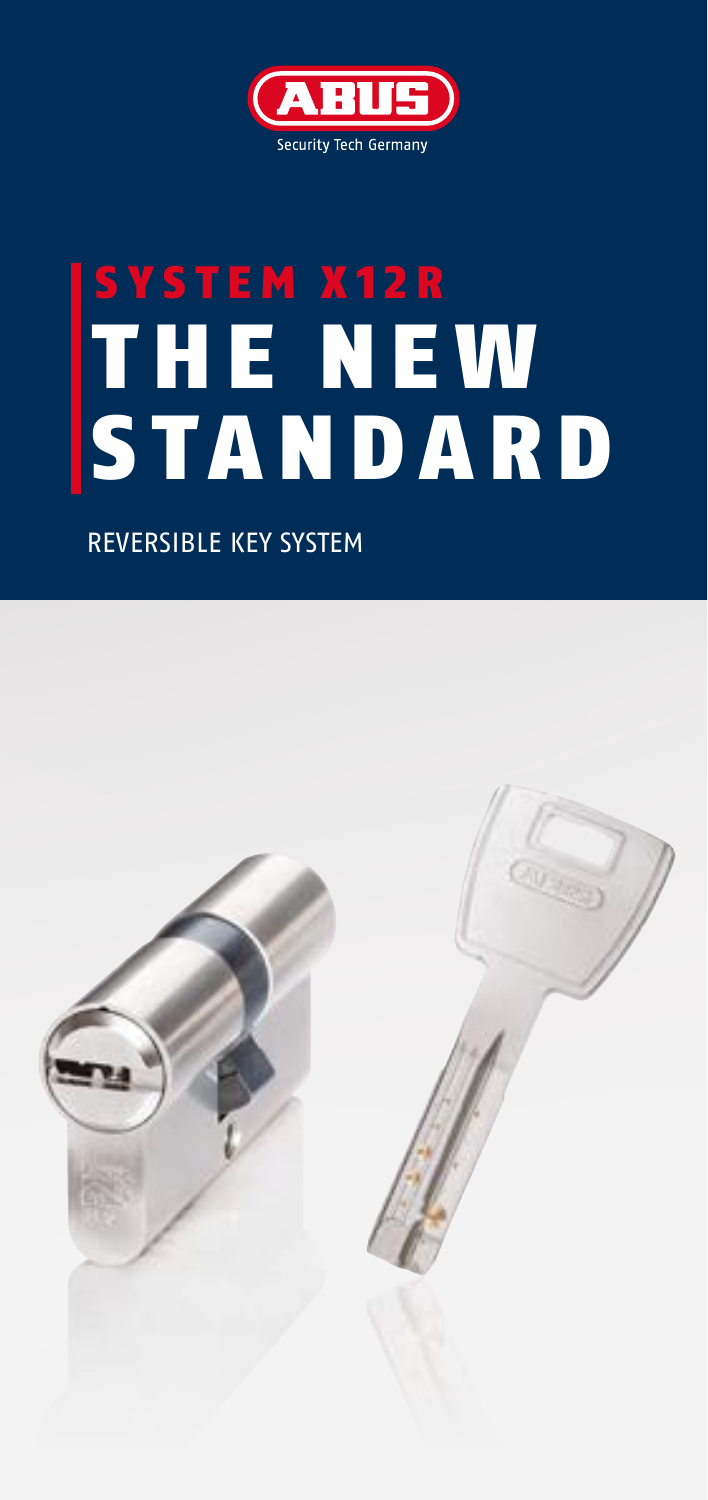### **SYSTEM X12R**

### **Highlights**

## **TECHNICAL DETAILS**

### Overview

System: Y12P



#### **Reversible key**

The state-of-the-art key uses dimples instead of sharp-edged cuts for maximum comfort.



#### **Emergency function**

It allows the cylinder to be operated from one side even if a key is inserted on the other side of the cylinder.



#### **Anti-drill protection**

The X12R is equipped as standard with over 14 hard metal elements per locking side.



#### **One-key concept** Additional cylinders and cylinder types can be supplied for the same key.



#### **Security card**

Replacement keys and additional cylinders will only be made upon presentation of the security card.



#### **SKG certificate\*\***

Cylinder specially tested and certified for attack resistance.

| JyJL CIII.                        |                                                                           |
|-----------------------------------|---------------------------------------------------------------------------|
| Standard<br>features:             | SKG,** increased anti-drill<br>protection, emergency function             |
| Key:                              | Multiple paracentric reversible<br>key made from nickel-plated brass      |
| Key<br>insertion:                 | Horizontal                                                                |
| Patent<br>protection*:            |                                                                           |
| Trademark<br>protection:          |                                                                           |
| Copy protection:                  | Internal key stopper                                                      |
| Locking<br>rows:                  | $\overline{\phantom{a}}$                                                  |
| <b>Total locking</b><br>elements: | 12                                                                        |
| Basic length:                     | 30/30 mm and 28/32 mm for Euro<br>profile double cylinders                |
| Length<br>increments:             | Extensions available in 5 mm<br>increments up to a maximum of<br>70/70 mm |
| Security card:                    |                                                                           |
| Key related<br>security:          | Grade 5 in accordance with DIN EN<br>1303, details available on request   |
| Attack<br>resistance:             | Grade B                                                                   |
| Fire resistance:                  | Grade B, T90                                                              |
| Product<br>certification:         | Certified to DIN 18252 and<br>DIN EN 1303, SKG**                          |
| Manufacturer<br>certification:    | ISO 9001                                                                  |
| Production:                       | Made in Germany                                                           |

\* max. patent term to 2030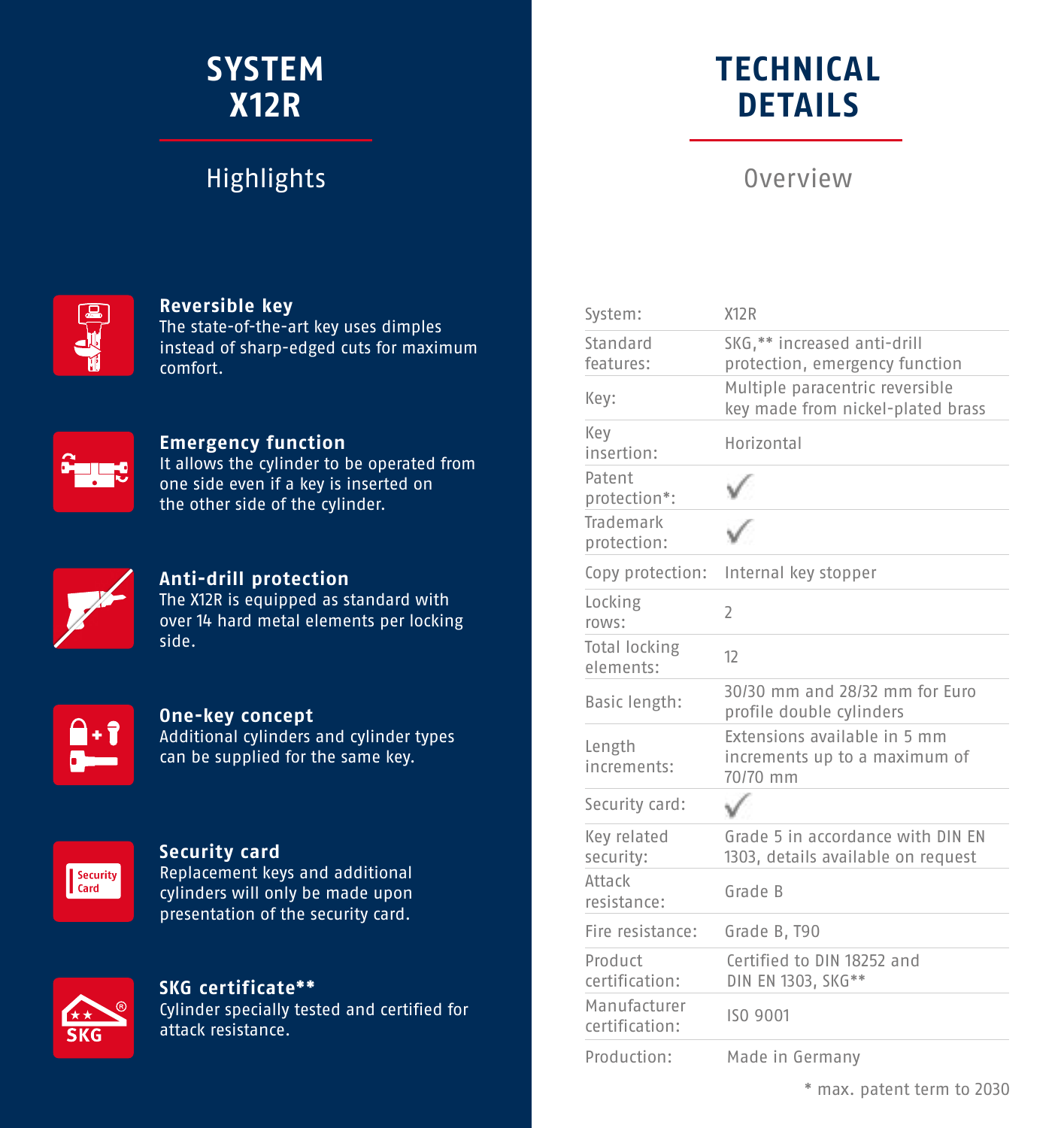

In Detail

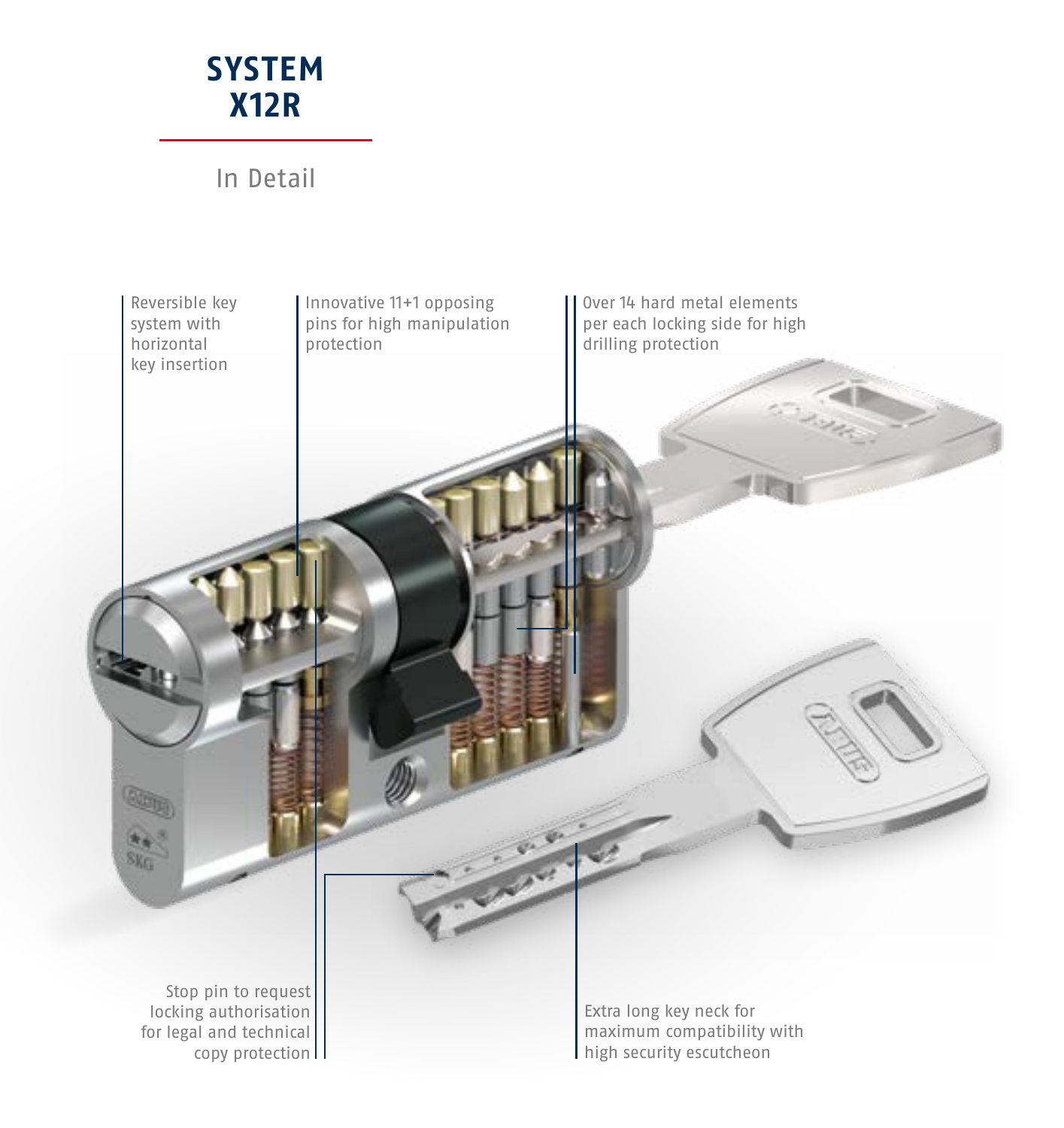### **SYSTEM X12R**

In Detail



The reversible key system with horizontal key insertion offers users maximum convenience.



System X12R comes with a patented\* key stopper in both the cylinder and the key.



The shape of the key makes it almost unnoticeable in your pocket.



This verifies that the key has the correct authorisation before opening.